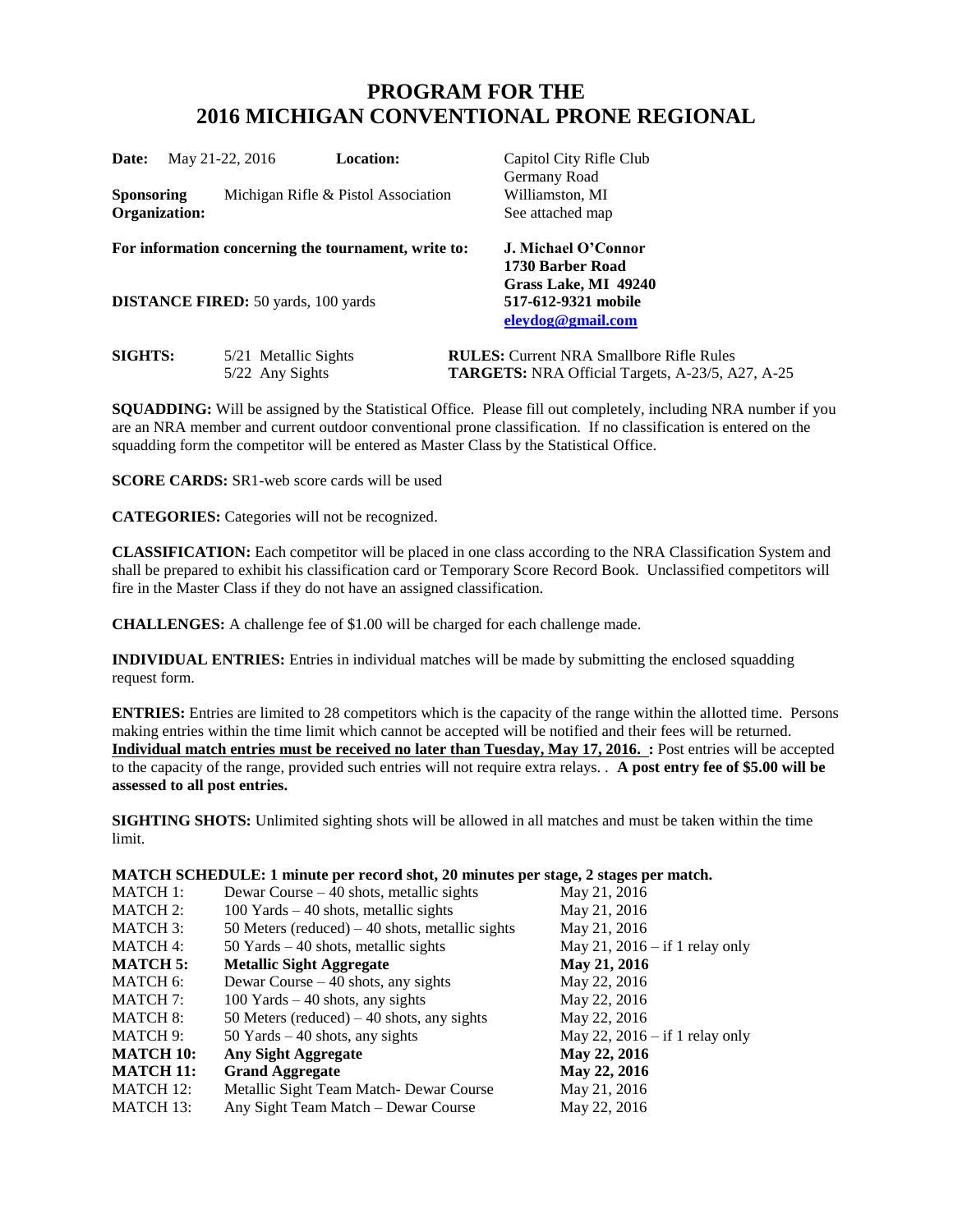### **FEES: Payable at the match. Credit Card, Cash or Check**

| <b>Regional Match Entry Fees</b> | <b>Adult Competitors</b> |         | <b>College &amp; Junior Competitors</b> |         |
|----------------------------------|--------------------------|---------|-----------------------------------------|---------|
| <b>Regional Match Entry Fees</b> | both days                | 1 day   | both days                               | 1 day   |
| Individual Matches               | \$21.00                  | \$11.00 | \$15.00                                 | \$8.00  |
| <b>MRPA</b> Fee                  | \$8.00                   | \$4.00  | \$4.00                                  | \$2.00  |
| NRA Fee                          | \$9.00                   | \$9.00  | \$9.00                                  | \$9.00  |
| Range Fee                        | \$12.00                  | \$6.00  | \$12.00                                 | \$6.00  |
| <b>Total per competitor</b>      | \$50.00                  | \$30.00 | \$40.00                                 | \$25.00 |

**Team Entry Fee Match 10 and 11: \$10.00 per team per match**

## **MAKE CHECKS PAYABLE TO: MICHIGAN RIFLE & PISTOL ASSOCIATION**

**TIME OF FIRING:** Firing for each relay will begin at the time and date indicated below. Relays will alternately shoot each match. If two relays matches 4& 9 will be eliminated.

| Relay 1 May 21, 2016 | 9:00 a.m. starting time                             | Relay 1 May 22, 2016 | 9:00 a.m. starting time        |
|----------------------|-----------------------------------------------------|----------------------|--------------------------------|
|                      | Relay 2 May 21, 2016 $\sim$ 9:45 a.m. starting time | Relay 2 May 22, 2016 | $\sim$ 9:45 a.m. starting time |

### **AWARDS:**

Provided by the National Rifle Association

Regional souvenir pin to each competitor Regional Gold Medal – minimum 8 competitors Regional Silver Medal – minimum 10 competitors Regional Bronze Medal – minimum 15 competitors

### **NRA NATIONAL CHAMPIONSHIP CERTIFICATE AWARD**

Certificates for 50% Off the National Conventional or Metric Championship entry fees are awarded to Class winners. Only one award may be earned per class. At least 10 shooters must be in a class to win a certificate. Classes may be combined upward (NRA Rule 19.8.1) to make a class of 10 shooters. Regionals of less than ten shooters are not eligible for the NRA National Smallbore Rifle Championship Certificate. Certificates are won in NRA Conventional/Metric Prone Regionals and in NRA 3-Position or Conventional Position Regionals. Only one Prone certificate may be won per year. Only one Position Certificate may be earned per year. A shooter may earn one prone and one position certificate per year and both certificates may be applied to the National Smallbore Rifle Championships if a shooter desires to shoot both championships. Certificates may be passed down to the next lower shooter in a class at the same Regional tournament. The Regional winner will receive a certificate (provided there were 10 competitions firing) and be counted in the class to which he or she belongs. Certificates are the property of the NRA who may refuse to honor any certificates for any reason at anytime.

*Sponsor Note:*

*All sponsors will receive Certificate guidelines when they receive their awards package. These guidelines should be posted on the bulletin board at the match.*

Provided by the Michigan Rifle & Pistol Association

| Matches 5.10 & 11         |                                         |
|---------------------------|-----------------------------------------|
| Winner –                  | Cash with at least 5 total competitors  |
| $2nd$ Place $-$           | Cash with at least 10 total competitors |
| $3^{\text{rd}}$ Place $-$ | Cash with at least 15 total competitors |
|                           |                                         |

Awards will be given in Master, Expert, Sharpshooter, and Marksman classes: Matches 1-11  $1^{\rm st}$  $s_{\rm F}$  and the minimum of 4 competitors in the class

| $\Gamma$ Place $-$      | Cash with a minimum of 4 competitors in the class  |
|-------------------------|----------------------------------------------------|
| $2nd$ Place –           | Cash with a minimum of 8 competitors in the class  |
| $3^{\text{rd}}$ Place – | Cash with a minimum of 12 competitors in the class |

An individual winning a place award will not be entitled to a class award in the same match. Such class awards will be passed down to the next eligible individual.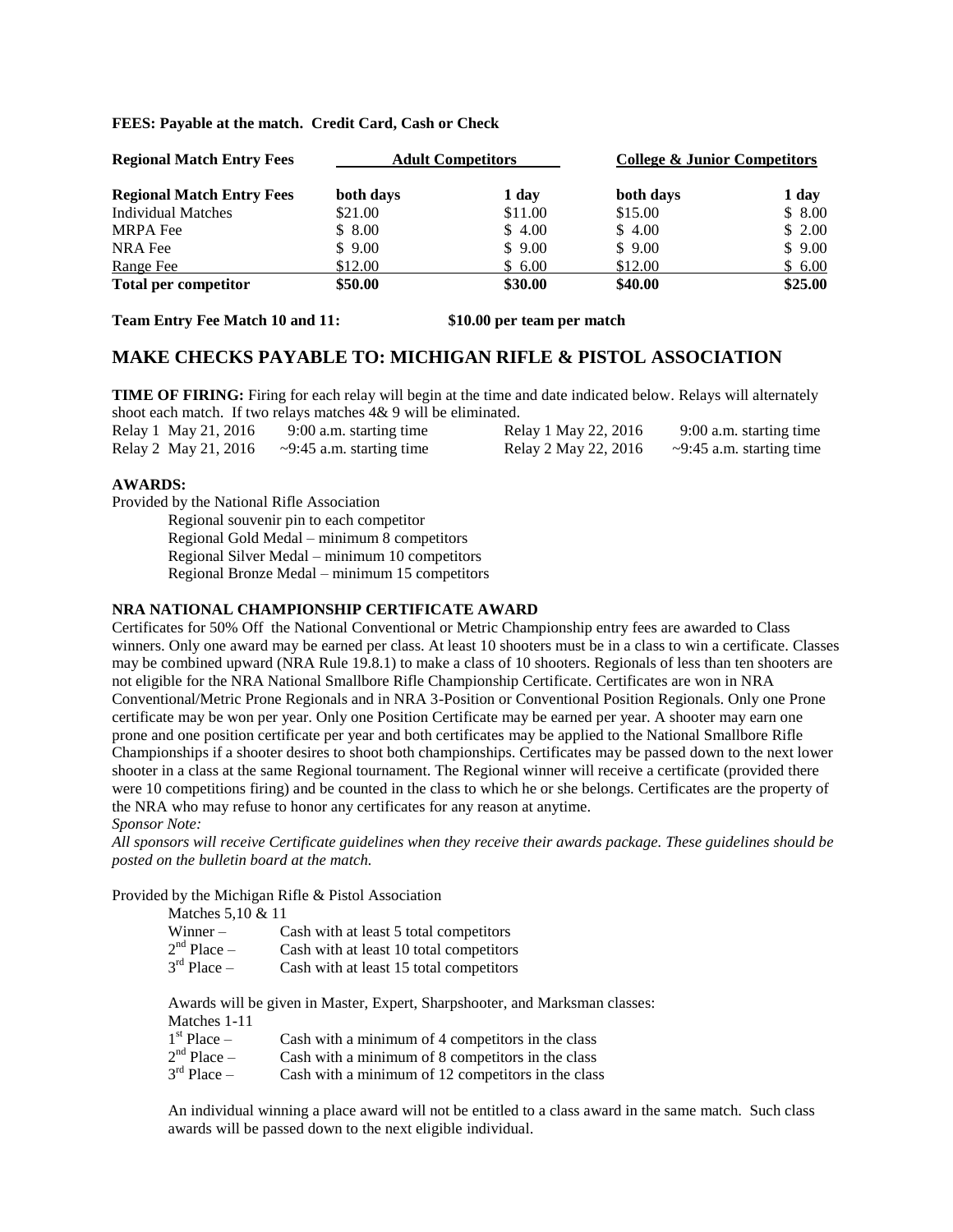

**Additional Notes:**

**Capitol City Rifle Club permits club members to use the 25 yard pistol ranges independent of the 50yd/100yd range use. Please respect the club members using the pistol ranges while shooting this match.**

**Capitol City reconstructed the 100 yard berm late summer 2011. This allows MRPA to utilize the last 3 bays of the covered firing line for registered matches only. MRPA members that are also CCRC members please note that while using the CCRC for practice sessions all targets must be hung on the range target boards. Only MRPA registered matches can utilize the target frames.**

**Please arrive at least 45 minutes prior to your scheduled relay time to complete entry cards, pay fees, and draw squadding assignment. This will allow you time to prepare equipment and label targets for the match without being rushed.**